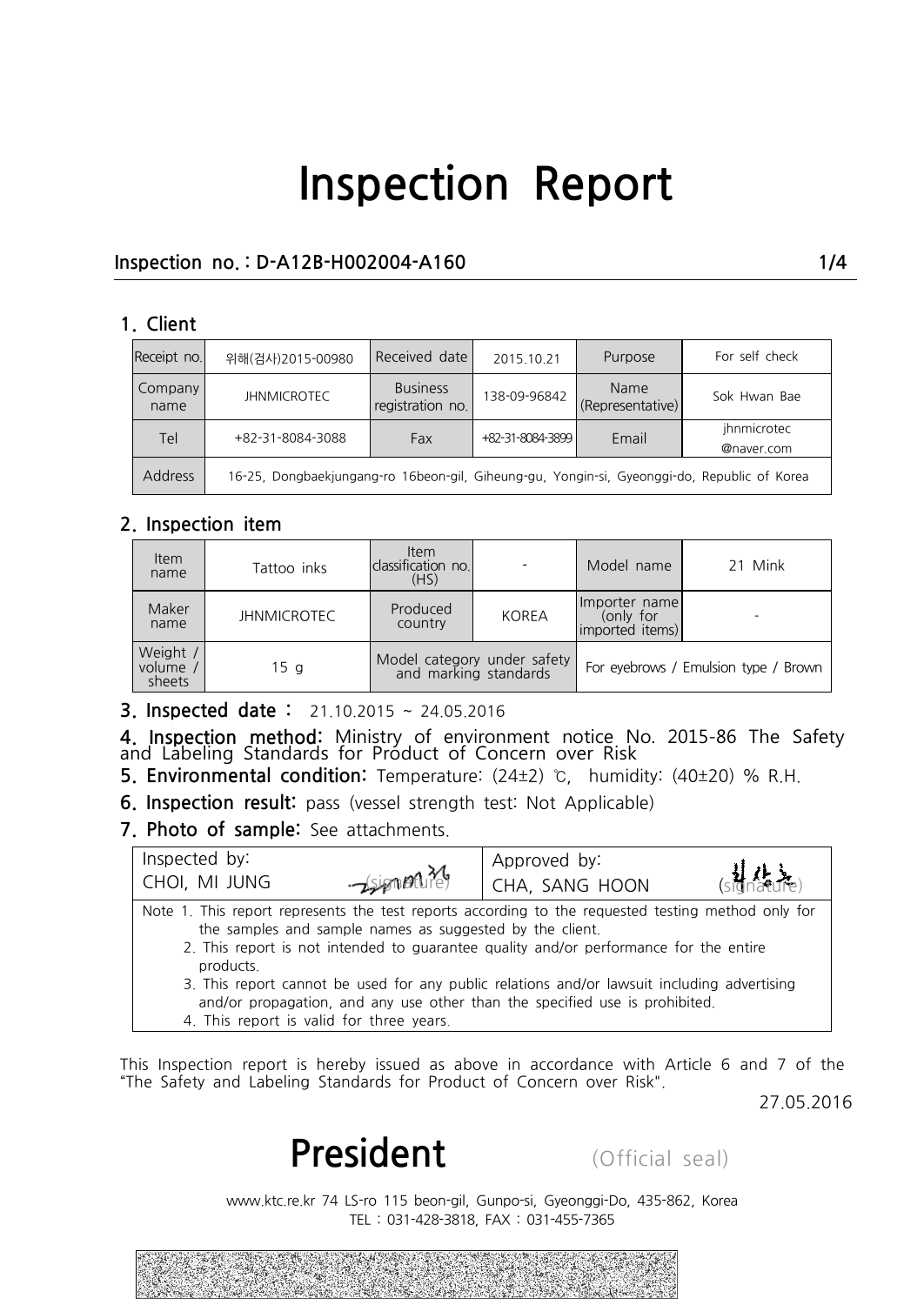### **Inspection no. : D-A12B-H002004-A160 2/4**

### **Appendix 1. Inspection result**

1.1 Standards for hazardous ingredient

| Seq            |                                            | Inspection item | Judgment<br>criteria                                | Inspection<br>result | Pass or fail<br>judgment |
|----------------|--------------------------------------------|-----------------|-----------------------------------------------------|----------------------|--------------------------|
| 1              |                                            | Arsenic         | $\overline{2}$                                      | <b>ND</b>            | Pass                     |
| $\overline{2}$ | Barium                                     |                 | 50                                                  | 8                    | Pass                     |
| 3              |                                            | Cadmium         | 0.2                                                 | <b>ND</b>            | Pass                     |
| $\overline{4}$ |                                            | Cobalt          | 25                                                  | <b>ND</b>            | Pass                     |
| 5              |                                            | Chromium (VI)   | 0.2                                                 | <b>ND</b>            | Pass                     |
| 6              |                                            | Copper          | 25                                                  | <b>ND</b>            | Pass                     |
| $\overline{7}$ |                                            | Mercury         | 0.2                                                 | <b>ND</b>            | Pass                     |
| 8              |                                            | Lead            | $\overline{2}$                                      | <b>ND</b>            | Pass                     |
| 9              | Selenium<br>Antimony<br>Tin<br>Zinc        |                 | $\overline{2}$                                      | <b>ND</b>            | Pass                     |
| 10             |                                            |                 | $\overline{2}$                                      | <b>ND</b>            | Pass                     |
| 11             |                                            |                 | 50                                                  | <b>ND</b>            | Pass                     |
| 12             |                                            |                 | 50                                                  | 20                   | Pass                     |
|                | Paraben                                    | Methyl paraben  | 4 000                                               | <b>ND</b>            | Pass                     |
|                |                                            | Ethyl paraben   | 4 000                                               | <b>ND</b>            | Pass                     |
| 13             |                                            | Propyl paraben  | 4 000                                               | <b>ND</b>            | Pass                     |
|                |                                            | Butyl paraben   | 4 000                                               | <b>ND</b>            | Pass                     |
|                |                                            | Total paraben   | 8 000                                               | <b>ND</b>            | Pass                     |
| 14             | Formaldehyde                               |                 | 20                                                  | <b>ND</b>            | Pass                     |
| 15             | Naphthalene                                |                 | 0.5                                                 | <b>ND</b>            | Pass                     |
| 16             | Tetrachloroethylene                        |                 | 100                                                 | <b>ND</b>            | Pass                     |
| 17             | Polynuclear aromatic<br>hydrocarbons(PAHs) |                 | Total 0.5<br>(However,<br>benzo(a) pyrene<br>0.005) | <b>ND</b>            | Pass                     |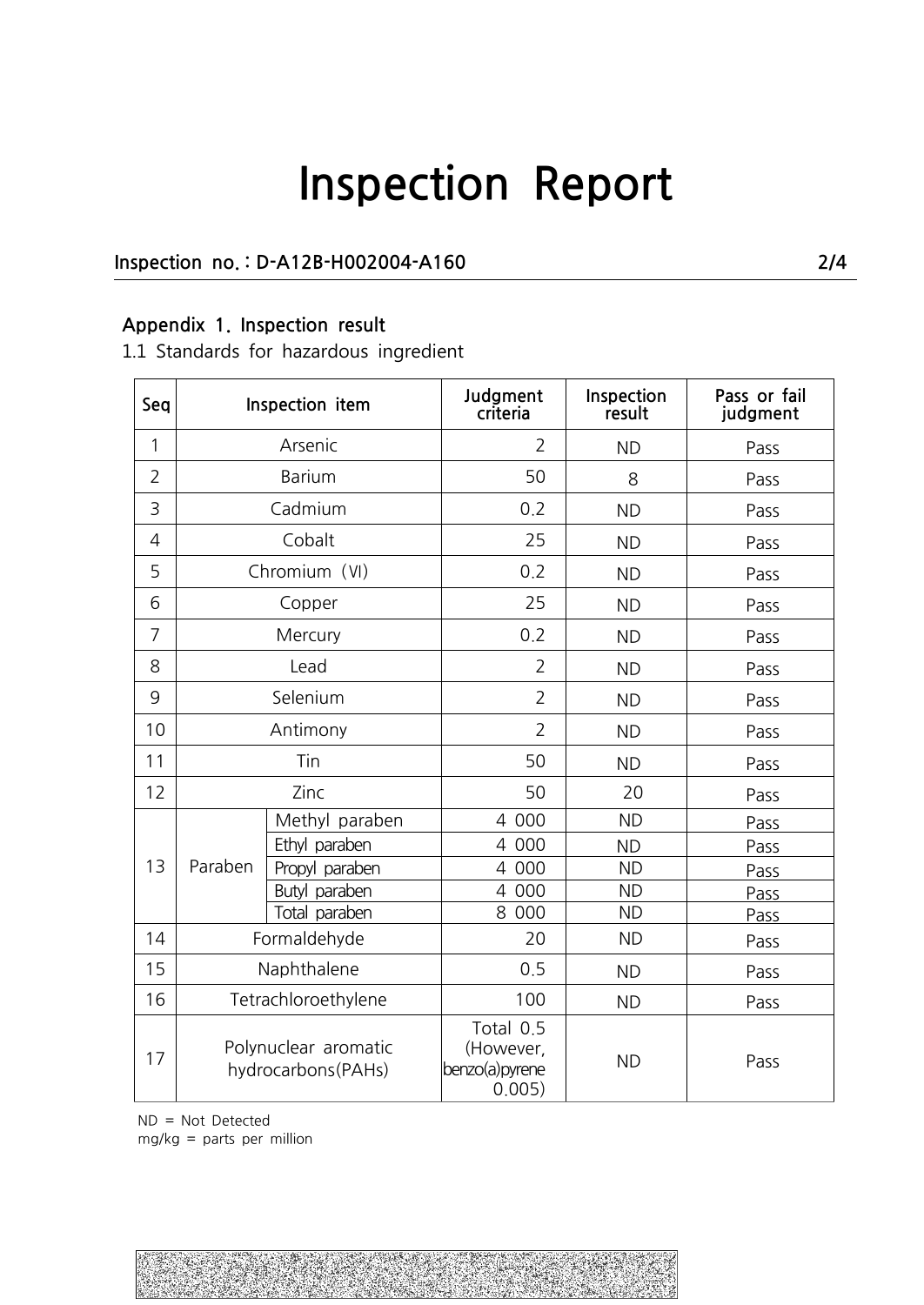### **Inspection no. : D-A12B-H002004-A160 3/4**

## **Appendix 1. Inspection result (2)**

1.2 Sterility test

| # | Requirement | Assessment |  |
|---|-------------|------------|--|
|   | Asepsis     | Pass       |  |

#### 1.3 Appearance

| # | Requirement                                                                                                     | Assessment               |
|---|-----------------------------------------------------------------------------------------------------------------|--------------------------|
|   | No inclusion of any foreign material and other contamination.                                                   | Pass                     |
|   | Clean appearance and no risky area such as sharp section, etc.                                                  | Pass                     |
| 3 | No defect in the structure and no leak of any content.                                                          | Pass                     |
|   | Use a proper vessel in accordance with the High Pressure Gas<br>Safety Control Act. (Only for aerosol products) | <b>Not</b><br>Applicable |
|   | No dissolution of any adhesive from the vessel.                                                                 | <b>Not</b><br>Applicable |

1.4 Strength and leak of vessel (only applicable for liquid products, excluding aerosol products)

| # | Requirement                                                                                                                                | Assessment               |
|---|--------------------------------------------------------------------------------------------------------------------------------------------|--------------------------|
|   | No abnormality at a vessel strength test in accordance with<br>the "The Safety and Labeling Standards for Product of<br>Concern over Risk" | Not<br>Applicable        |
|   | No abnormality at a vessel leak test in accordance with the<br>"The Safety and Labeling Standards for Product of Concern<br>over Risk"     | <b>Not</b><br>Applicable |

## 1.5 Weight / volume / sheet

|   | "The Safety and Labeling Standards for Product of Concern<br>over Risk"                                                                       |                       |                    | Applicable |
|---|-----------------------------------------------------------------------------------------------------------------------------------------------|-----------------------|--------------------|------------|
|   | .5 Weight / volume / sheet                                                                                                                    |                       |                    |            |
| # | Requirement                                                                                                                                   | Quantity<br>indicator | Quantity<br>Result | Assessment |
|   | No abnormality at a test in accordance<br>with the "Inspection Standards for the<br>Defined Quantity of Products with the<br>Marked Quantity" | 15 <sub>g</sub>       | 18 <sub>q</sub>    | Pass       |